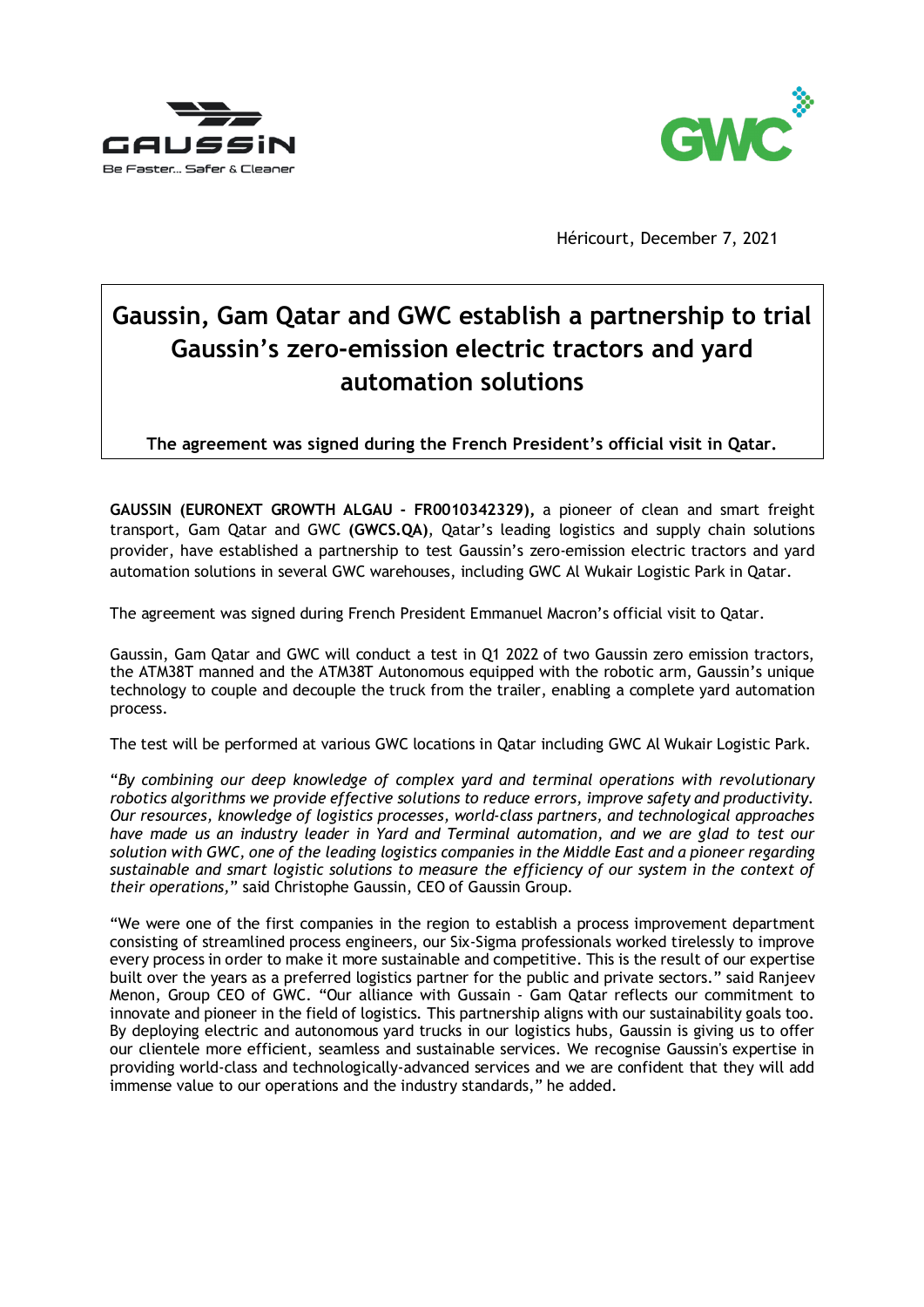

*Video [ATM38T Autonomous with Robotic arm](https://www.youtube.com/watch?v=DNUxY1BIKW0)*

# **Introduction in the Middle East of the "shunting process" using 100% Electric and autonomous yard trucks**

The shunting process uses a specific vehicle (yard truck) to move a designated trailer to and from a predetermined location within the yard.

The road truck decouples the tractor in the staging area from the trailer and leaves the logistics center to start another mission. The trailer is then collected by the yard truck and transferred at the quay at the right time providing asset optimization and efficiency.

Within easy reach of Hamad Port and Hamad International Airport, the GWC Al Wukair Logistics Park fosters a 1.5 million square meter park dedicated to logistics and light industry infrastructure needed for the success of micro, small, medium, and large enterprises alike. With every type of warehousing, workshops, and showrooms available, as well as access to GWC's full range of supply chain solutions.

# **ATM38T**

ATM38T is the only native electric tractor of the market deployed at more than 45 different sites in Europe.

Build from a blank page with the largest logistic and industrial companies, the ATM provides better TCO than diesel and diesel-converted-to-electric tractors thanks to its specific design allowing simplified and reduced maintenance compared to traditional diesel trucks.

The ATM integrates industry exclusive ergonomics and safety features. The proven battery swapping system allows continuous operations without immobilization of the vehicle for charging operations.

# **Yard Automation**

Since 2013, Gaussin has been developing its own Autonomous Driving systems for its electric, selfdriving vehicles, and has integrated world class partner systems and software to provide the most efficient turnkey solution for yard and terminal automation.

Gaussin's Autonomous driving stack includes world-class components that enable fully autonomous operations in mixed traffic within gated areas.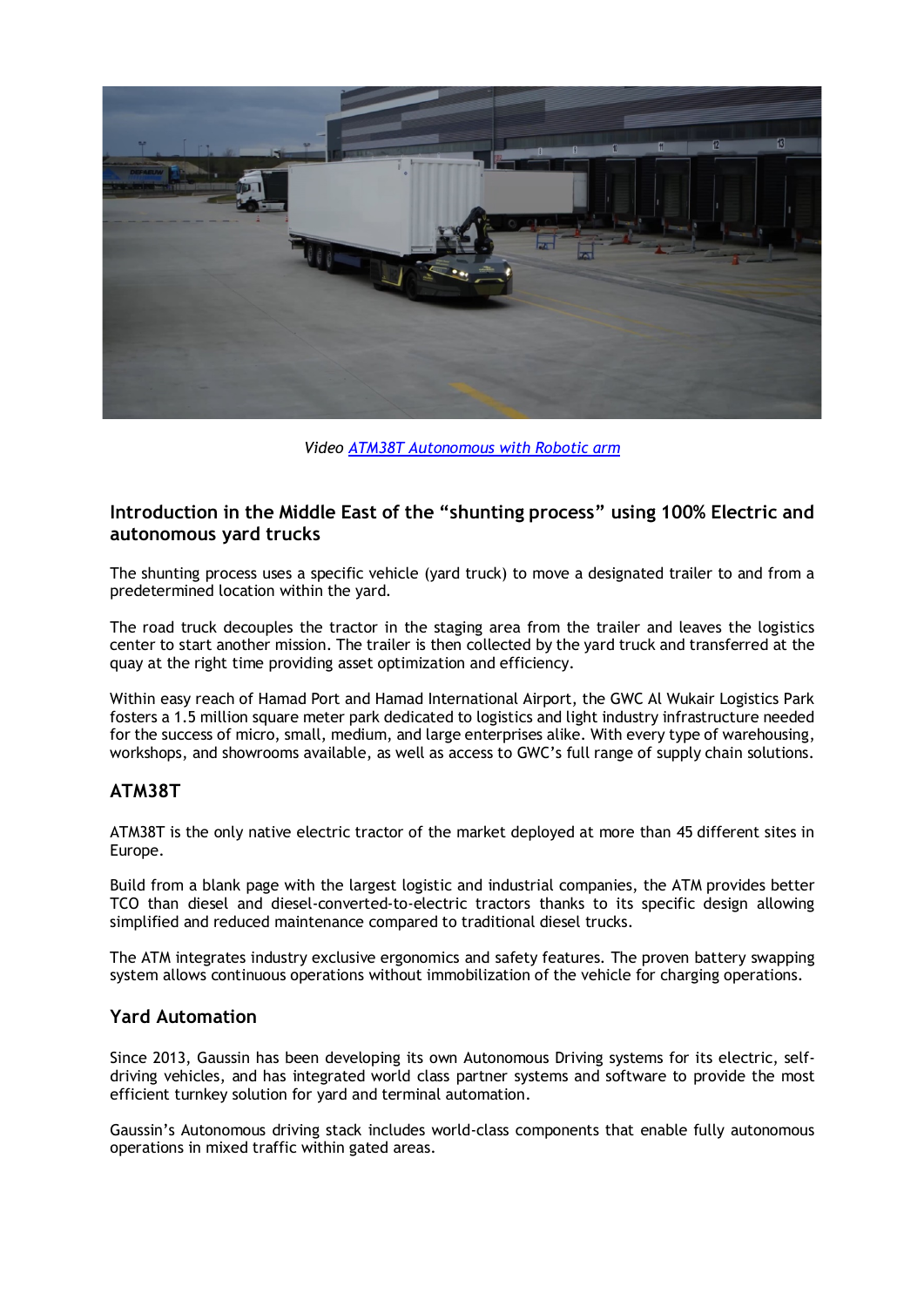The Yard automation solution that will be deployed will include the latest version of Gaussin Virtual Driver®, Gaussin Fleet Management System and the embedded robotic arm.

#### **About GWC**

Established in 2004, GWC has become the leader in logistics and supply chain solutions in the State of Qatar and one of the fastest growing companies in the region. The company offers best in class logistics and supply chain services that include warehousing, distribution, logistics solutions for hazardous materials, freight forwarding, project logistics, sporting events and equestrian logistics solutions, fine art logistics, supply chain consulting services, transportation, records management, and local and international relocation services. The company provides these services, utilizing a global freight network of more than 600 offices and a solid logistics infrastructure spanning over 3.8 million square metres. GWC is the first regional supporter and official logistics provider for the FIFA World Cup Qatar 2022™.

Our Social Media handle is @**gwclogistics**



#### **Get in touch**

For media related inquiries, please contact us at +974 33211010 or +974 3336 8059 or by email at [media@gwclogistics.com](mailto:media@gwclogistics.com)

### **About GAUSSIN**

GAUSSIN is an engineering company that designs, assembles and sells innovative products and services in the transport and logistics field. Its know-how encompasses cargo and passenger transport, autonomous technologies allowing for self-driving solutions such as Automotive Guided Vehicles, and the integration all types of batteries, electric and hydrogen fuel cells in particular. With more than 50,000 vehicles worldwide, GAUSSIN enjoys a strong reputation in four fast-expanding markets: port terminals, airports, logistics and people mobility. The group has developed strategic partnerships with major global players in order to accelerate its commercial penetration: Siemens Postal, Parcel & Airport Logistics in the airport field, Bolloré Ports and ST Engineering in ports and Bluebus for people mobility. GAUSSIN has broadened its business model with the signing of license agreements accelerating the diffusion of its technology throughout the world. The acquisition of METALLIANCE confirms the emergence of an international group present in all segments of intelligent and clean vehicles.

In October 2021, GAUSSIN won the Dubai World Challenge for Self-Driving Transport.

GAUSSIN has been listed on Euronext Growth in Paris since 2010.

More information on [www.gaussin.com.](http://www.gaussin.com/)